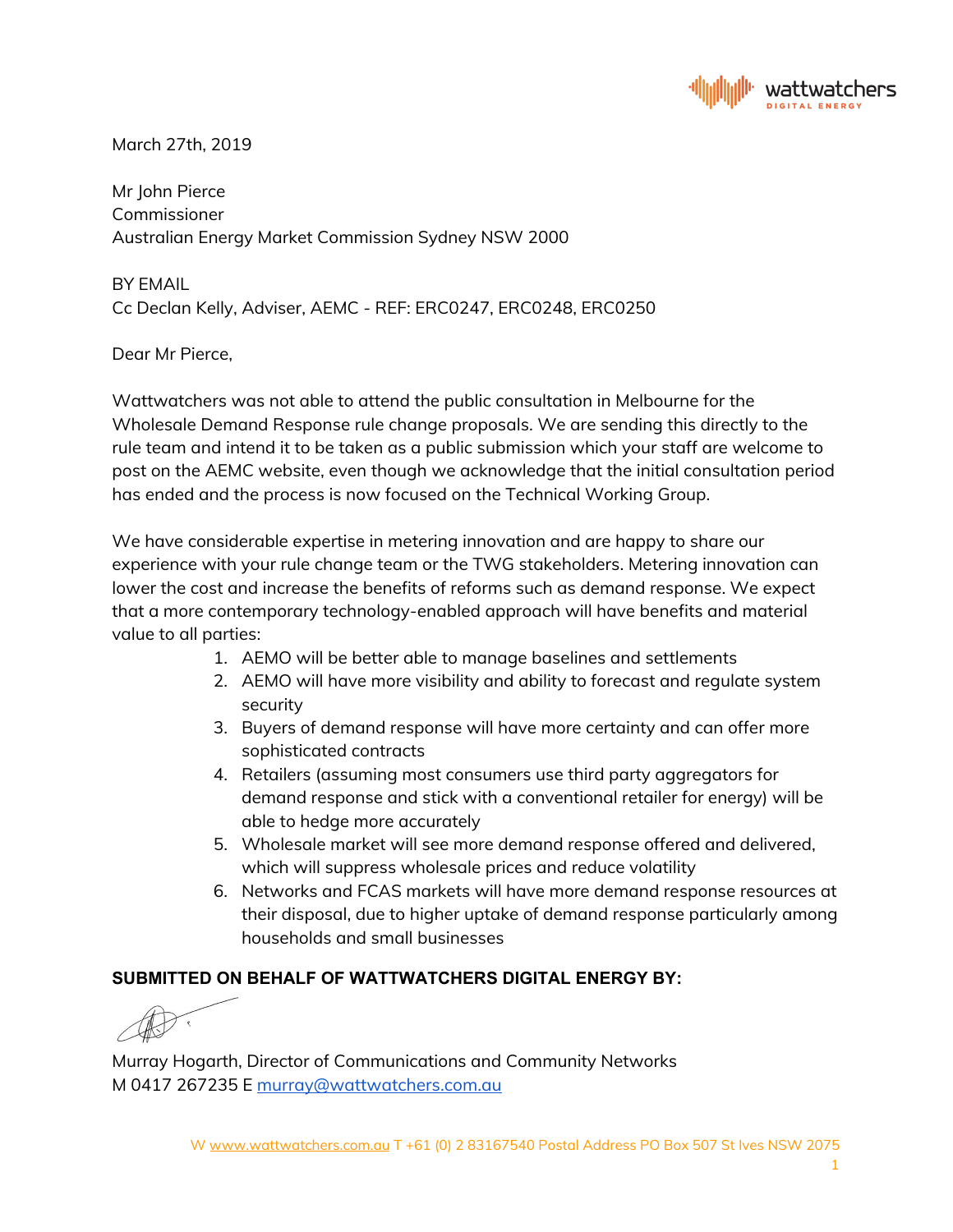

# **WATTWATCHERS SUBMISSION TO AEMC**

## **INDUSTRY STAKEHOLDER CONTRIBUTION IN REGARD TO:**

Three related rule change processes now before the Australian Energy Market Commission (AEMC)

- Wholesale demand response mechanism (ERC0247)
- Wholesale demand response register mechanism (ERC0248)
- Mechanisms for wholesale demand response (ERC0250)

#### **IN SUPPORT OF:**

- Public Interest Advocacy Centre (PIAC)
- Total Environment Centre (TEC)
- The Australia Institute (TAI)

*(This submission is being made at the behest of the above organisations, which are the proponents of the rule change request to introduce a mechanism for wholesale demand response in the national electricity market. It is intended to support them and the AEMC itself during the Technical Working Group stage of this process.)*

#### **RESPONSE SCHEDULE:**

**Date:** 26th March, 2019

*Company Name:* Wattwatchers Pty Ltd (trading as Wattwatchers Digital Energy)

*ABN:* 47 123 010 588

*Address:* Suite 2.01, 28 Chandos Street, St Leonards NSW 2065

#### **Key Contacts for this Response**

Murray Hogarth (Director of Communications and Community Networks) *Phone:* 0417 267235 *Email:* [murray@wattwatchers.com.au](mailto:murray@wattwatchers.com.au)

Darius Salgo (DER Technology Specialist & Business/Product Development Manager) *Phone:* 0450 742282 *Email:* [darius@wattwatchers.com.au](mailto:darius@wattwatchers.com.au)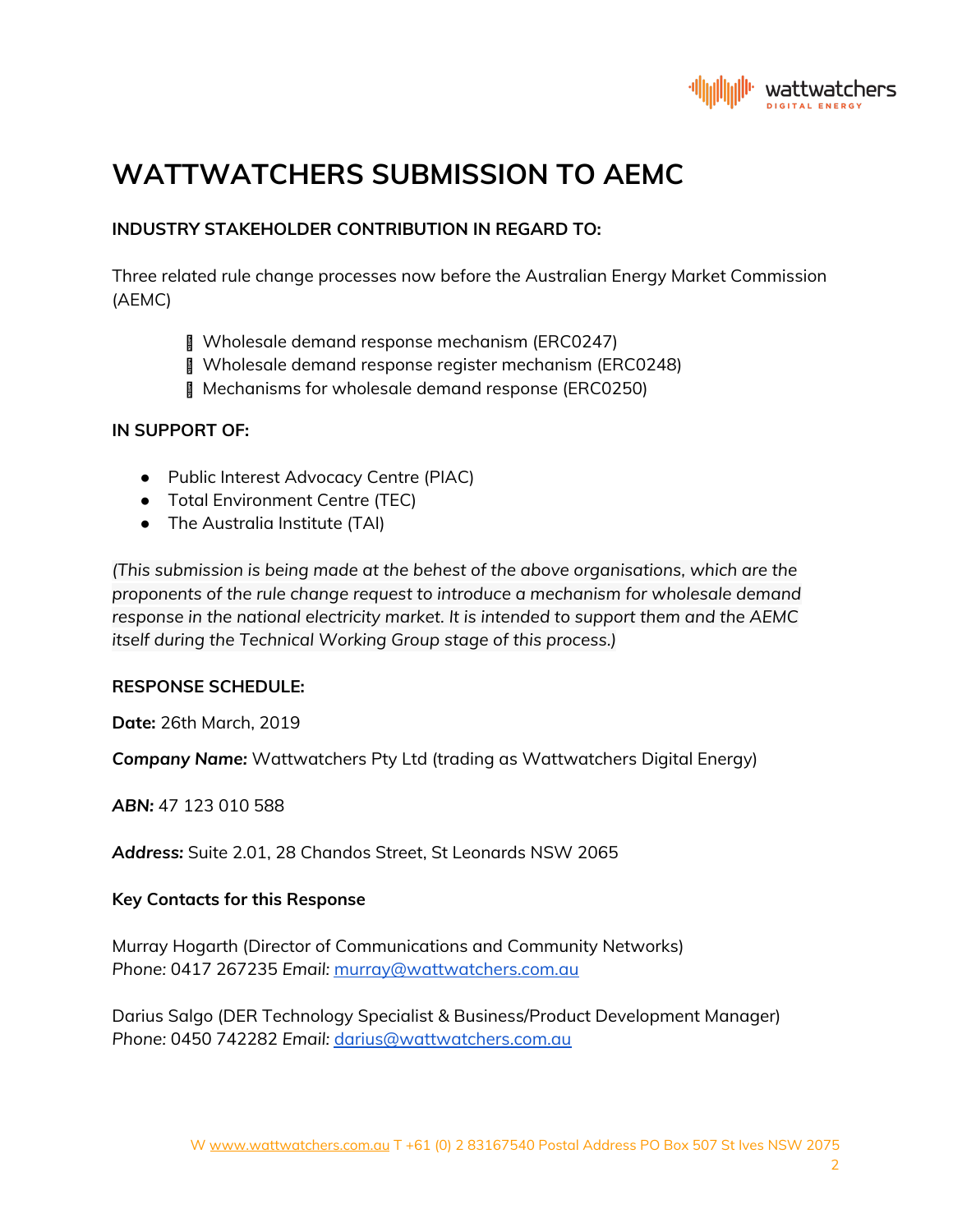

### **Our Organisation**

Sydney-based [Wattwatchers](https://wattwatchers.com.au/) is a hardware-enabled energy data company. We create utility-grade solutions - mainly deploying behind the power company's meter - at consumer-accessible prices, 'working with' numerous third-party software applications.

We provide the real-time, highly-granular and cloud-connected monitoring, remote-switching and orchestration capabilities that will underpin the digital-and-distributed era for electricity, for use cases including: solar PV performance and optimisation, virtual power plants, demand response, measurement and verification (M&V), IoT integrations, artificial intelligence, EV deployment, and peer-to-peer trading, continuous payments and smart contracts (with and without blockchain).

Wattwatchers was profiled (p142) in AEMC 2018 Retail Energy [Competition](https://www.aemc.gov.au/markets-reviews-advice/2018-retail-energy-competition-review) Review.

### **Confidentiality (waived)**

Please note that Wattwatchers does NOT regard this submission, in its entirety, to be commercial-in-confidence. It can be used, cited and published as the AEMC sees fit.

## **Background & Context**

Wattwatchers Digital Energy (the trading company for the Energy Saving Networks Group Pty Ltd) welcomes the AEMC undertaking this rule change process in regard to implementing a wholesale demand response mechanism, and we applaud the initiative of the proponents in requesting it.

Our contribution, which follows, comes from the perspective of a homegrown Australian EnergyTech start-up, now into the commercial scale-up phase. As such, and working primarily but not exclusively in the National Electricity Market (NEM), our company's progress and prospects, and our problems, frustrations and opportunities, are substantially shaped by the regulatory operating environment - both for the NEM specifically, and more widely.

Companies like Wattwatchers operate in a very asymmetrical commercial and regulatory environment, which is highly rule-bound, and in which large legacy electricity retailers, network businesses and metering companies are deeply embedded in an increasingly outdated but still powerful electricity system. They also typically run large regulatory affairs teams, backed by extensive legal resources, which are totally disproportionate in comparison to the resources that startups can bring to bear.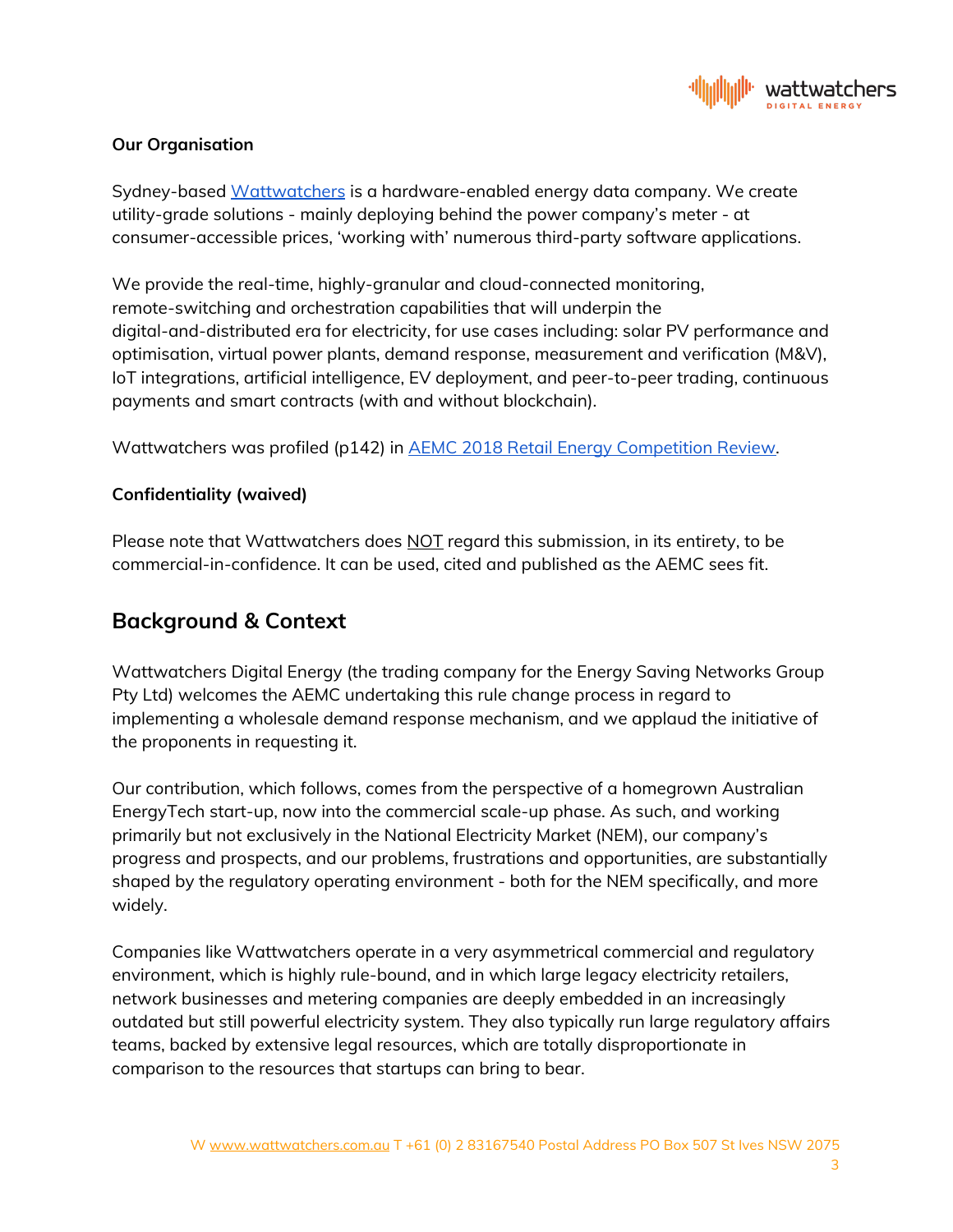

We urge that the AEMC, through this rule change process and beyond, specifically take into account the need, and indeed the opportunity to clear a better path for the technical innovation - and the fresh ideas, perspectives and business models that startups and scale-ups bring to the table. Last year, in collaboration with several EnergyTech startups, Wattwatchers led the drafting of a policy brief for promoting greater innovation in the energy sector; in which the need for deliberate nurturing of the emerging EnergyTech centre was canvassed.

The relevant section included:

1. **Innovation problem** - the current market frameworks, regulatory systems and prevailing business models are inhibiting energy-tech innovation, including restricting opportunities to propose, test, refine and prove-up, and ultimately go to scale with new and better solutions.

**How to respond** - proposed policy-based solutions include:

- $\rightarrow$  Innovation 'sandpits' within the existing regulatory environments to allow commercial-scale piloting of solutions with targeted regulatory exemptions
- → Further investment in incubation and acceleration programs, and energy clean-tech startup support and investment (e.g. grants, loans, financing, venture capital)
- → Greater and more-focused use of government procurement to give innovators a head start on gaining market access (e.g. mandate PV with cloud-connected monitoring and control for all government and new buildings with suitable roof spaces)

Although we did not focus on demand response at the time, we believe the above sentiments are highly applicable to this area as well. In the intervening period, Wattwatchers has become a technology supplier to two of Australia's three top tier energy retailers that are participating in the 3-year AEMO-ARENA 'emergency pool' demand response program, with a focus on enabling demand response aggregation with residential consumers. This program remains a work in progress.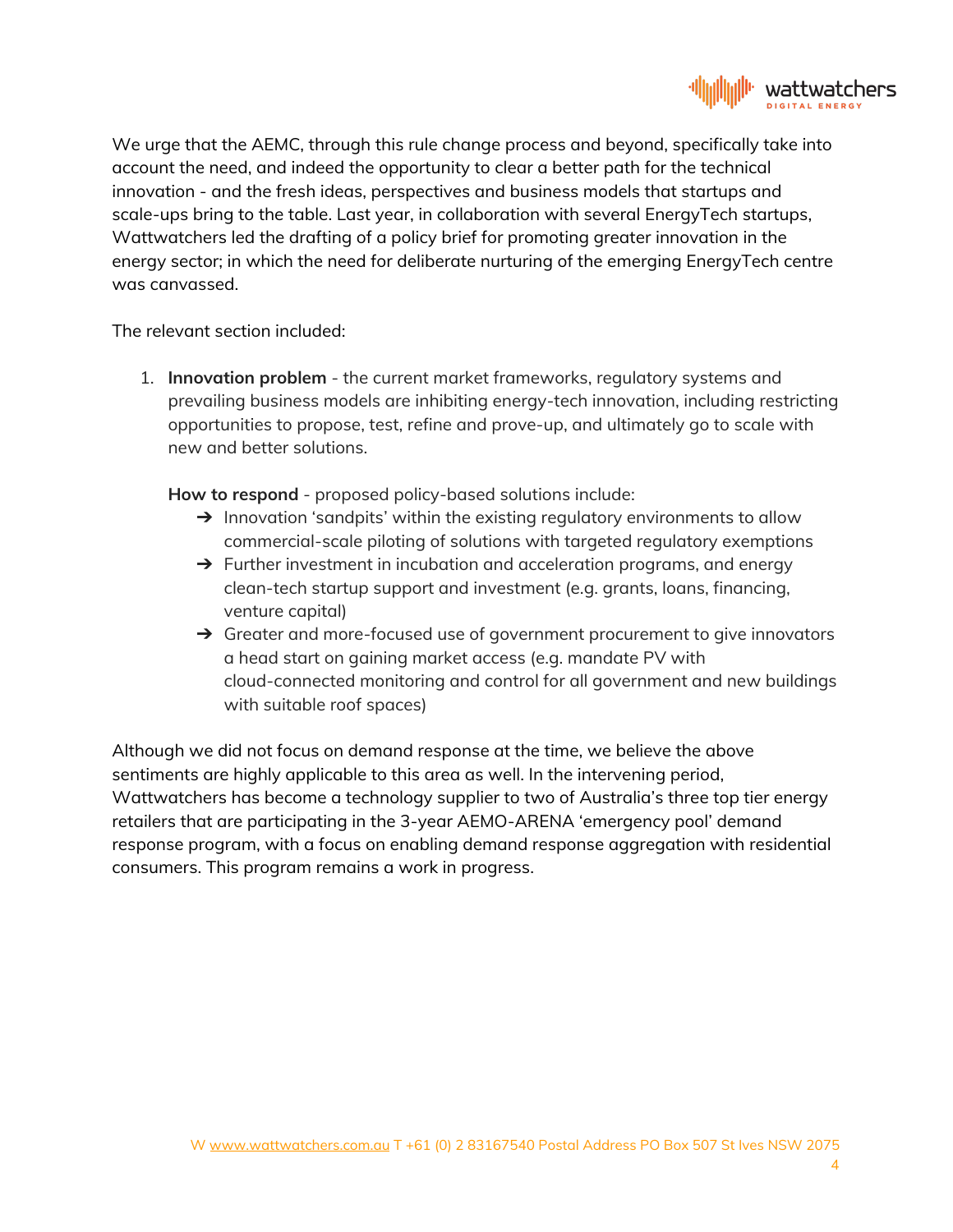

# **This Rule Change - Some Key Thoughts**

Wattwatchers would welcome any opportunity to meet with the AEMC team to discuss our technology experience and capabilities, and also our views on how technical aspects of the proposed rule change should be framed and approached.

As well as this submission, we can on request provide additional information in regard to Wattwatchers solutions at the hardware, software, communications, cloud infrastructure and user interfaces levels. We believe that this would assist the AEMC and other participants in this rule change process to better understand how digital technologies for the energy sector are evolving rapidly, and are rendering much of the traditional body of regulatory and technical requirements out-of-date and unfit for purpose in an increasingly distributed, bidirectional electricity system in which consumers will have ever greater involvement as 'prosumers', who can generate and store energy themselves, and as the owners of data (i.e. consumer data rights).

## **Our core submissions**

High-level points that we would like to share via this submission include:

- $\rightarrow$  Metering and control technologies in this space should not be bound by the current requirements for billing meters (i.e. NMI pattern-approved) and also the AEMC minimum specifications under chapter 7 of the NER and in addition those introduced as part of Power of Choice. These are outdated given the rapid evolution of superior digital technologies including cloud-enabled services. NMI pattern-approval, for example, is based on the National Measurement Act (1960), legislation that predates decimal currency much less the digital revolution. This does not mean abandoning relevant requirements to protect consumers and ensure integrity in the system, for example Class 1 accuracy for metrology (the same as current billing meters) and a minimum of 5-minute time-and-date-stamped measurements, reported in real-time through the cloud, logging in devices for a minimum period (e.g. 14 days) to protect against data loss, and retention of data in cloud storage for a specified period (e.g. 1 year).
- $\rightarrow$  Specific consideration that demand response aggregators do not have to be licensed energy retailers. Rather, there should be provision for third-party providers of demand response and virtual power/demand plant (VPDP) aggregation services, managing the enablement and coordination of sites to participate in demand response programs. Wattwatchers, for example, will soon begin rolling out a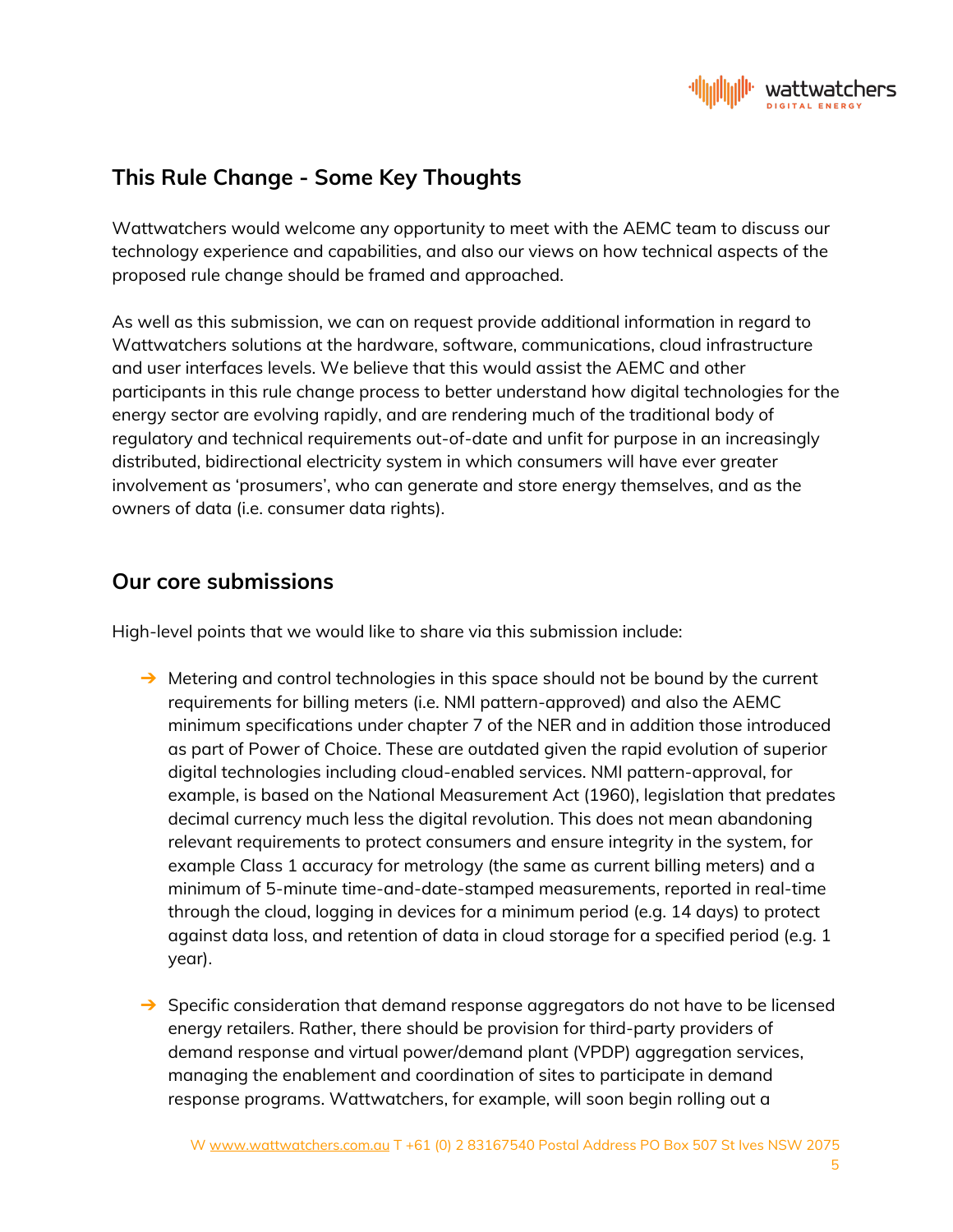

technology-led project to aggregate 5000+ homes, businesses and schools by enrolling participants through community partner channels, and deliberately not through energy retailers or network businesses. It is an open question whether Wattwatchers becomes the 'aggregator' in this model, or alternatively is an enabler for other aggregators (which could include retailers that accept Terms & Conditions to ensure that end-consumers have ultimate decision-making control, and ownership of data, and remain unfettered if they wish to switch to another retailer)

 $\rightarrow$  A focus on the technologies and management processes that will empower consumers and also innovative business models in an energy system future that can utilise demand response as a core tool for managing a high DER penetration grid. Wattwatchers, again by example, has just launched our 3.0 cloud infrastructure 'Mercury', including a streaming API, which will scale to hundreds of thousands of our devices, each of which produces a standard operational minimum of 106,000+ data points a day, delivered in real-time to the internet, compared with 48 for a typical smart meter. Our cloud can integrate with other softwares and hardwares, including smart meters (NMI pattern-approved/AEMC min spec). We are currently the second technology provider in the world after Tesla to integrate with GreenSync's Distributed Energy Exchange (deX), and expect to integrate with the planned AEMO API as soon as it is available. To ensure portability for consumer sites, and interoperability between technologies aggregator business models, this AEMC process should pay particular attention to issues such as open standards, industry-standard cloud infrastructures, machine readable formats and suitability for emerging solutions e.g. Iot, AI.

## **Benefits of this approach**

As noted in the introductory letter to this submission, we expect that a more contemporary technology-enabled approach will have benefits and material value to all parties:

- 1. AEMO will be better able to manage baselines and settlements
- 2. AEMO will have more visibility and ability to forecast and regulate system security
- 3. Buyers of demand response will have more certainty and can offer more sophisticated contracts
- 4. Retailers (assuming most consumers use third party aggregators for demand response and stick with a conventional retailer for energy) will be able to hedge more accurately